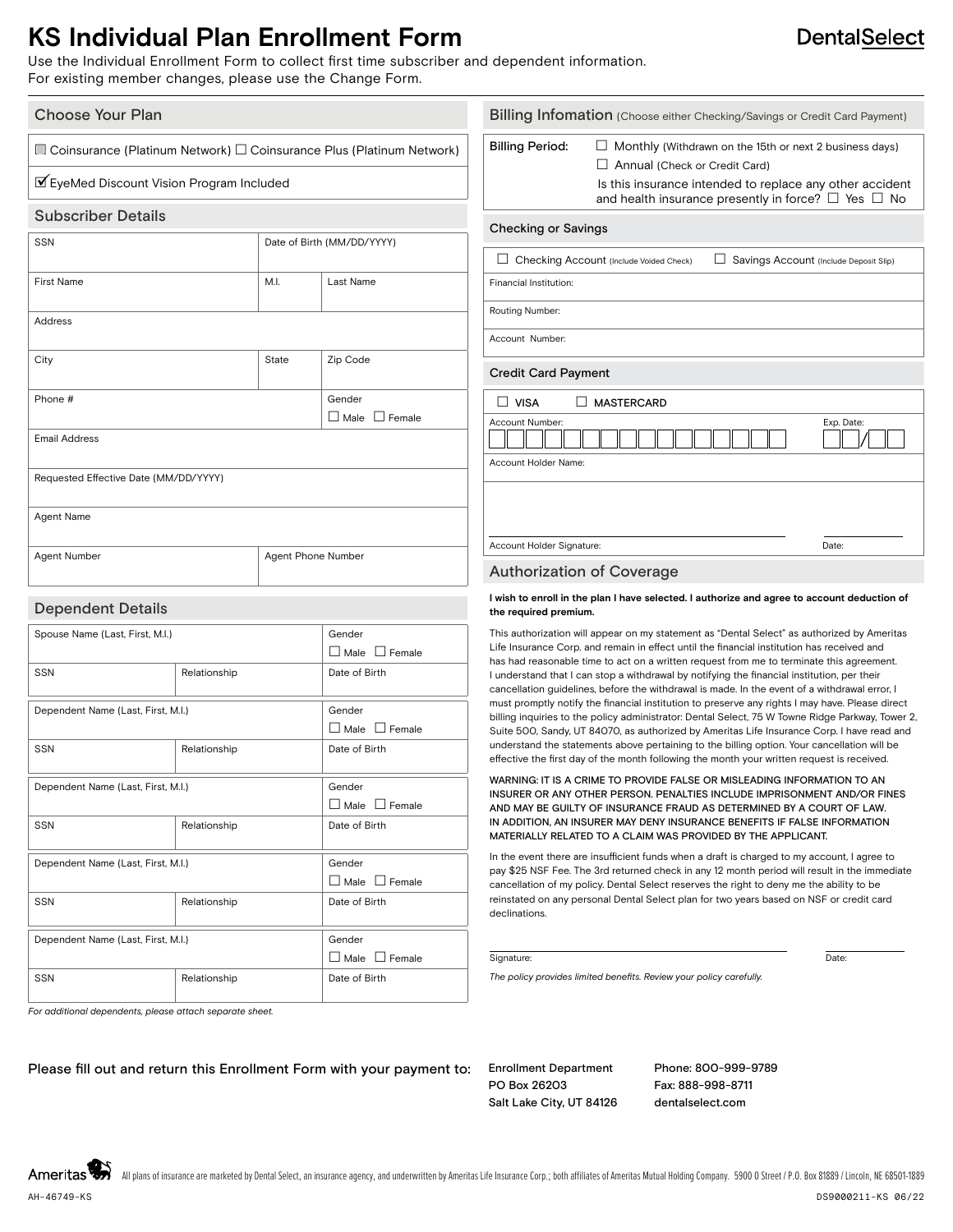# **Regulatory Notes**

# **DentalSelect**

### **Review your policy carefully**

In several states, we are required to advise you of the following: Any person who knowingly and with intent to defraud provides false, incomplete, or misleading information in an application for insurance, or who knowingly presents a false or fraudulent claim for payment of a loss or benefit, may be guilty of insurance fraud as determined by a court of law and may be subject to fines and criminal penalties, including imprisonment. In addition, insurance benefits may be denied if false information provided by an applicant is materially related to a claim. (State-specific statements below.)

**Alabama:** Any person who knowingly presents a false or fraudulent claim for payment of a loss or benefit or who knowingly presents false information in an application for insurance is guilty of a crime and may be subject to restitution fines or confinement in prison, or any combination thereof.

**Alaska:** A person who knowingly and with intent to injure, defraud, or deceive an insurance company files a claim containing false, incomplete, or misleading information may be prosecuted under state law.

**Arizona:** For your protection Arizona law requires the following statement to appear on this form. Any person who knowingly presents a false or fraudulent claim for payment of a loss is subject to criminal and civil penalties.

**Arkansas:** Any person who knowingly presents a false or fraudulent claim for payment of a loss or benefit or knowingly presents false information in an application for insurance is guilty of a crime and may be subject to fines and confinement in prison.

**California:** For your protection California law requires the following to appear on this form: Any person who knowingly presents false or fraudulent claim for the payment of a loss is guilty of a crime and may be subject to fines and confinement in state prison. California law prohibits an HIV test from being required or used by health insurance companies as a condition of obtaining health insurance coverage. For policies issued, amended, delivered, or renewed in California, dependent coverage includes individuals who are registered domestic partners and their dependents.

 **No Cost Language Services.** You can get an interpreter and have documents read to you in your language. For help, call us at the number listed on your ID card or 877-233-3797. For more help call the CA Dept. of Insurance at 800-927-4357.

 **Servicios de idiomas sin costo.** Puede obtener un intérprete y que le lean los documentos en español. Para obtener ayuda, llámenos al número que fi gura en su tarjeta de identifi cación o al 877-233-2797. Para obtener más ayuda, llame al Departamento de Seguros de CA al 800-927-4357.

**Colorado:** It is unlawful to knowingly provide false, incomplete, or misleading facts or information to an insurance company for the purpose of defrauding or attempting to defraud the company. Penalties may include imprisonment, fines, denial of insurance and civil damages. Any insurance company or agent of an insurance company who knowingly provides false, incomplete, or misleading facts or information to a policyholder or claimant for the purpose of defrauding or attempting to defraud the policyholder or claimant with regard to a settlement or award payable from insurance proceeds shall be reported to the Colorado division of insurance within the department of regulatory agencies.

**Delaware:** Any person who knowingly, and with intent to injure, defraud or deceive any insurer, files a statement of claim containing any false, incomplete or misleading information is guilty of a felony.

**District of Columbia:** WARNING: It is a crime to provide false or misleading information to an insurer for the purpose of defrauding the insurer or any other person. Penalties include imprisonment and/or fines. In addition, an insurer may deny insurance benefits if false information materially related to a claim was provided by the applicant. Individuals may be charged a one-time application fee that will not exceed \$35. Billing fees will be applied on a per bill basis and may be reduced for bills paid on an automatic basis (credit card, bank withdraw, etc.) This billing fee will not exceed \$8 per bill.

**Florida:** Any person who knowingly, and with intent to injure, defraud or deceive any insurer files a statement of claim or an application containing any false, incomplete, or misleading information is guilty of a felony of the third degree.

**Georgia:** Any person who, with intent to defraud or knowing that he is facilitating a fraud against insurer, submits an application or files a claim containing a false or deceptive statement may have violated state law.

**Idaho:** Any person who knowingly, and with intent to defraud or deceive any insurance company, files a statement or claim containing any false, incomplete, or misleading information is guilty of a felony.

**Indiana:** A person who knowingly, and with intent to defraud an insurer files a statement of claim containing any false, incomplete, or misleading information commits a felony.

**Kentucky:** Any person who knowingly and with intent to defraud any insurance company or other person files a statement of claim containing any materially false information or conceals, for the purpose of misleading, information concerning any fact material thereto commits a fraudulent insurance act, which is a crime.

**Louisiana:** Any person who knowingly presents a false or fraudulent claim for payment of a loss or benefit or knowingly presents false information in an application for insurance is guilty of a crime and may be subject to fines and confinement in prison.

**Maine:** It is a crime to knowingly provide false, incomplete or misleading information to an insurance company for the purpose of defrauding the company. Penalties may include imprisonment, fines, or a denial of insurance benefits.

**Maryland:** Any person who knowingly or willfully presents a false or fraudulent claim for payment of a loss or benefit or who knowingly or willfully presents false information in an application for insurance is guilty of a crime and may be subject to fines and confinement in prison.

**Massachusetts:** This policy may be subject to waiting periods and limitations. Please refer to your Policy. This Policy is renewable at Your option unless: (1) Your Renewal Premium is not received before the Grace Period ends; (2) We refuse to renew all Policies of this form in Your state of residence; or (3) Subject to the termination provisions provided herein. No refusal of renewal will affect an existing claim.

**Minnesota:** A person who files a claim with intent to defraud or helps commit a fraud against an insurer is guilty of a crime.

**Nebraska:** Any person who, with intent to defraud or knowing that he is facilitating a fraud against insurer, submits an application or files a claim containing a false or deceptive statement may have violated state law.

**New Hampshire:** Any person who with a purpose to injure, defraud, or deceive any insurance company, files a statement of claim containing any false, incomplete, or misleading information is subject to prosecution and punishment for insurance fraud, as provided by RSA 638.20

**New Jersey:** Any person who knowingly files a statement of claim containing any false or misleading information is subject to criminal and civil penalties.

**New Mexico:** Any person who knowingly presents a false or fraudulent claim for payment of a loss or benefit or knowingly presents false information in an application for insurance is guilty of a crime and may be subject to civil fines and criminal penalties. **This type of plan is NOT considered "minimum essential coverage" under the Affordable Care Act and therefore does not satisfy the individual mandate that you have health insurance coverage. If you do not have other health insurance coverage, you may be subject to a federal tax penalty.**

**New York:** Any person who knowingly and with intent to defraud any insurance company or other person files an application for insurance or statement of claim containing any materially false information, or conceals for the purpose of misleading, information concerning any fact material thereto, commits a fraudulent insurance act, which is a crime, and shall also be subject to a civil penalty not to exceed five thousand dollars and the stated value of the claim for each such violation.

**North Carolina:** After 2 years from the date of issue or reinstatement of this policy, no misstatements made by the applicant in the application shall be used to void the policy or deny a claim for loss commencing after the expiration of such 2 year period.

**Ohio:** Any person who, with intent to defraud or knowing that he is facilitating a fraud against an insurer, submits an application or files a claim containing a false or deceptive statement is guilty of insurance fraud.